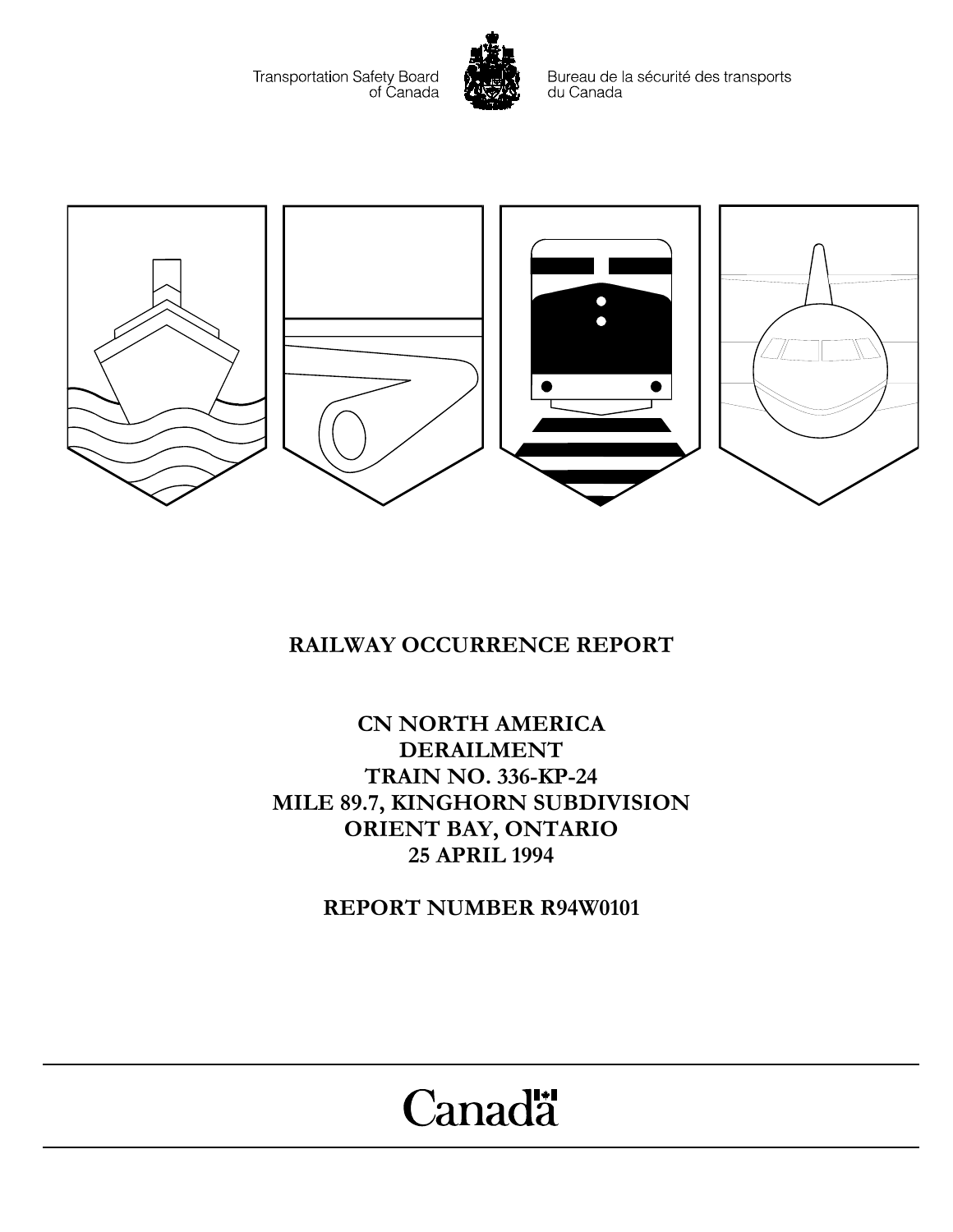### **MANDATE OF THE TSB**

The Canadian Transportation Accident Investigation and Safety Board Act provides the legal framework governing the TSB's activities. Basically, the TSB has a mandate to advance safety in the marine, pipeline, rail, and aviation modes of transportation by:

- conducting independent investigations and, if necessary, public inquiries into transportation occurrences in order to make findings as to their causes and contributing factors;
- reporting publicly on its investigations and public inquiries and on the related findings;
- identifying safety deficiencies as evidenced by transportation occurrences;
- making recommendations designed to eliminate or reduce any such safety deficiencies; and
- conducting special studies and special investigations on transportation safety matters.

It is not the function of the Board to assign fault or determine civil or criminal liability. However, the Board must not refrain from fully reporting on the causes and contributing factors merely because fault or liability might be inferred from the Board's findings.

#### **INDEPENDENCE**

To enable the public to have confidence in the transportation accident investigation process, it is essential that the investigating agency be, and be seen to be, independent and free from any conflicts of interest when it investigates accidents, identifies safety deficiencies, and makes safety recommendations. Independence is a key feature of the TSB. The Board reports to Parliament through the President of the Queen's Privy Council for Canada and is separate from other government agencies and departments. Its independence enables it to be fully objective in arriving at its conclusions and recommendations.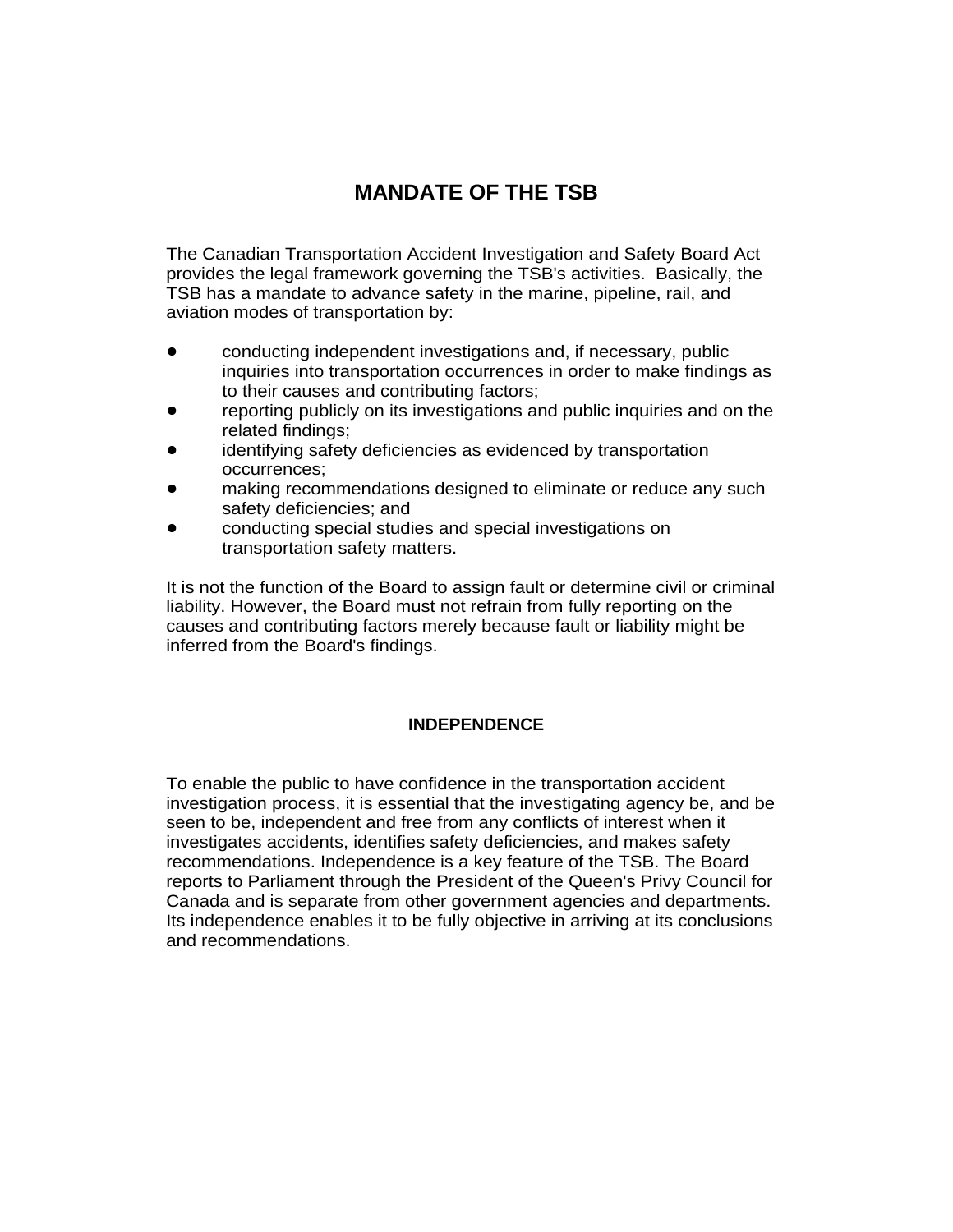Transportation Safety Board of Canada



Bureau de la sécurité des transports du Canada

The Transportation Safety Board of Canada (TSB) investigated this occurrence for the purpose of advancing transportation safety. It is not the function of the Board to assign fault or determine civil or criminal liability.

# Railway Occurrence Report

CN North America Derailment Train No. 336-KP-24 Mile 89.7, Kinghorn Subdivision Orient Bay, Ontario 25 April 1994

Report Number R94W0101

### *Synopsis*

CN North America (CN) eastward freight train No. 336-KP-24 encountered a large roadbed washout and derailed two locomotives and 15 loaded cars at Mile 89.7 of the Kinghorn Subdivision at Orient Bay, Ontario. The train crew could not stop the train before the depression. Three employees sustained injuries.

The Board determined that water infiltration of the subgrade of glaciolacustrine silts and clays resulted in the subgrade becoming saturated to a higher elevation than previously experienced and, as a result, it became unstable and slumped, leaving a large depression under the track. The water that infiltrated the subgrade originated from a build-up caused by a partially blocked culvert and possibly from underground low-pressure sources.

Ce rapport est également disponible en français.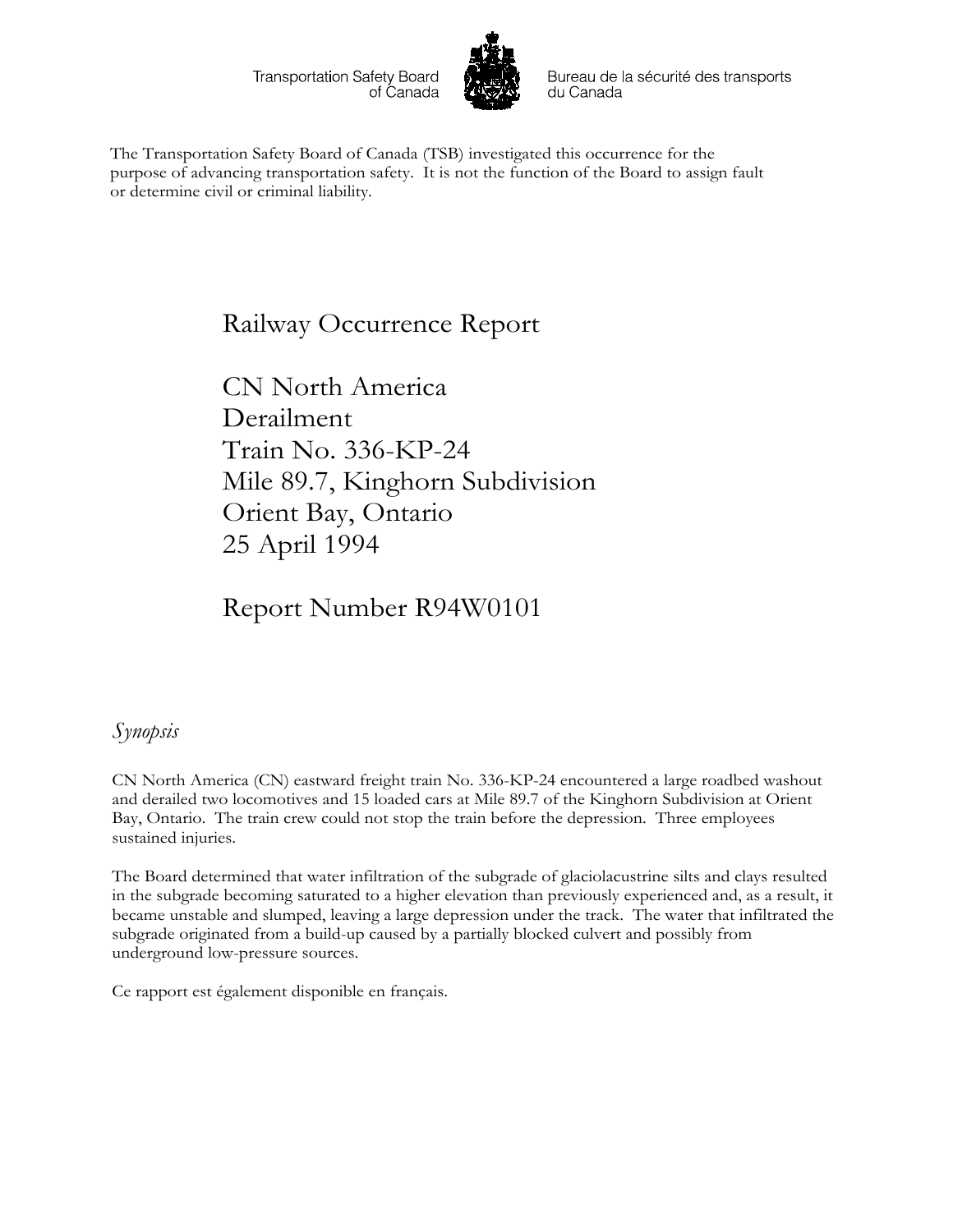# *Table of Contents*

|     |          |  | Page           |
|-----|----------|--|----------------|
| 1.0 |          |  | $\overline{1}$ |
|     | 1.1      |  | -1             |
|     | 1.2      |  | -1             |
|     | 1.3      |  | -1             |
|     | 1.4      |  | -1             |
|     | 1.5      |  | -1             |
|     | 1.6      |  | 2              |
|     | 1.7      |  | 2              |
|     | 1.8      |  | $\overline{2}$ |
|     | 1.9      |  | $\overline{4}$ |
|     | 1.10     |  | $\overline{4}$ |
|     | 1.11     |  | $\overline{4}$ |
|     | 1.12     |  | $\overline{4}$ |
|     | 1.12.1   |  | $\overline{4}$ |
|     | 1.12.2   |  | 5              |
|     | 1.12.3   |  | 5              |
|     | 1.13     |  | 6              |
|     | 1.13.1   |  | 6              |
|     | 1.13.2   |  | 6              |
|     | 1.13.3   |  | 7              |
|     | 1.13.3.1 |  | 7              |
|     | 1.13.3.2 |  | 7              |
| 2.0 |          |  | 9              |
|     | 2.1      |  | 9              |
|     | 2.2      |  | 9              |
|     | 2.2.1    |  | 9              |
|     | 2.2.2    |  | -10            |
|     | 2.2.3    |  | -10            |
|     |          |  |                |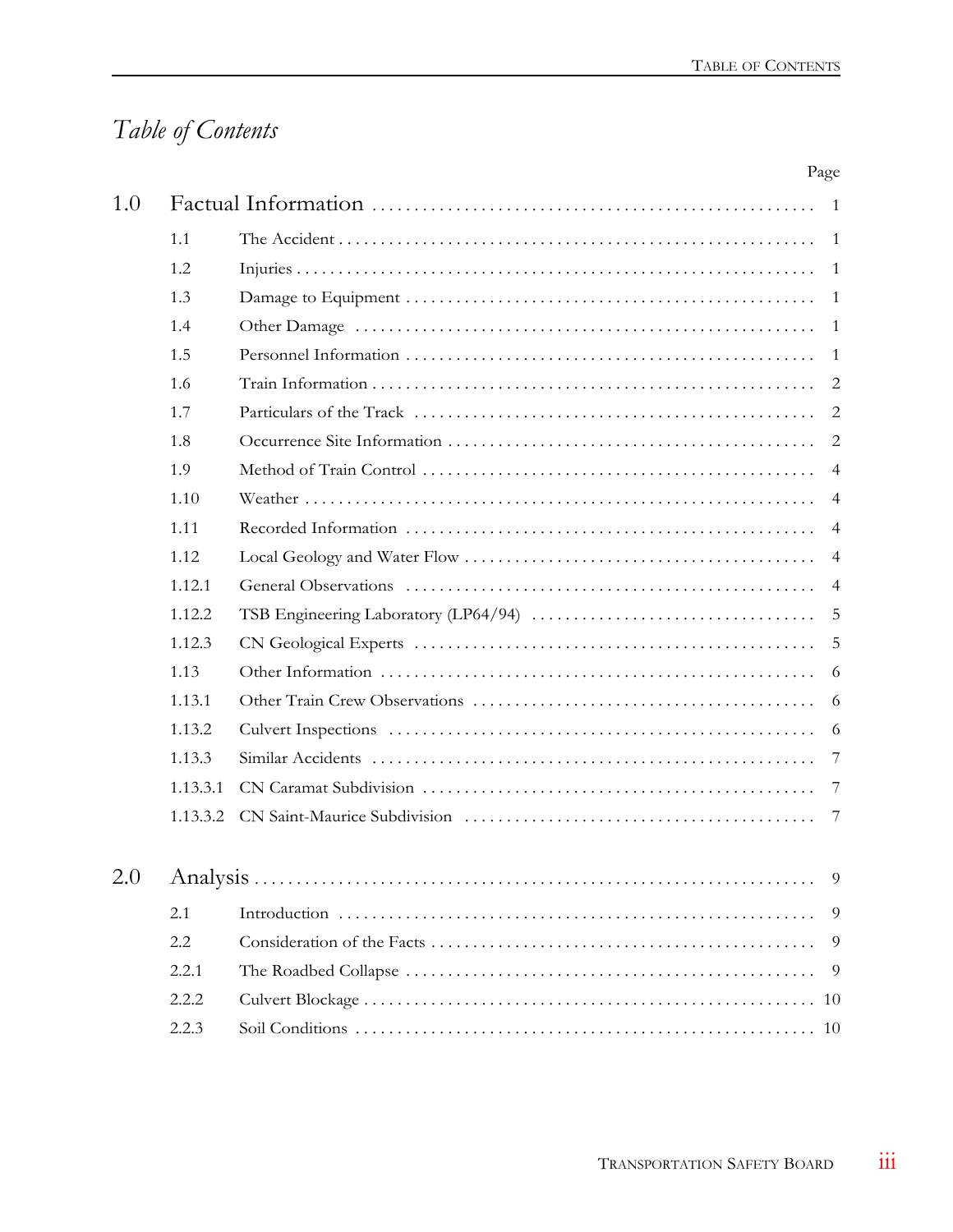|     | 3.1   |  |  |  |  |
|-----|-------|--|--|--|--|
|     | 3.2   |  |  |  |  |
| 4.0 |       |  |  |  |  |
|     | 4.1   |  |  |  |  |
|     | 4.1.1 |  |  |  |  |
|     |       |  |  |  |  |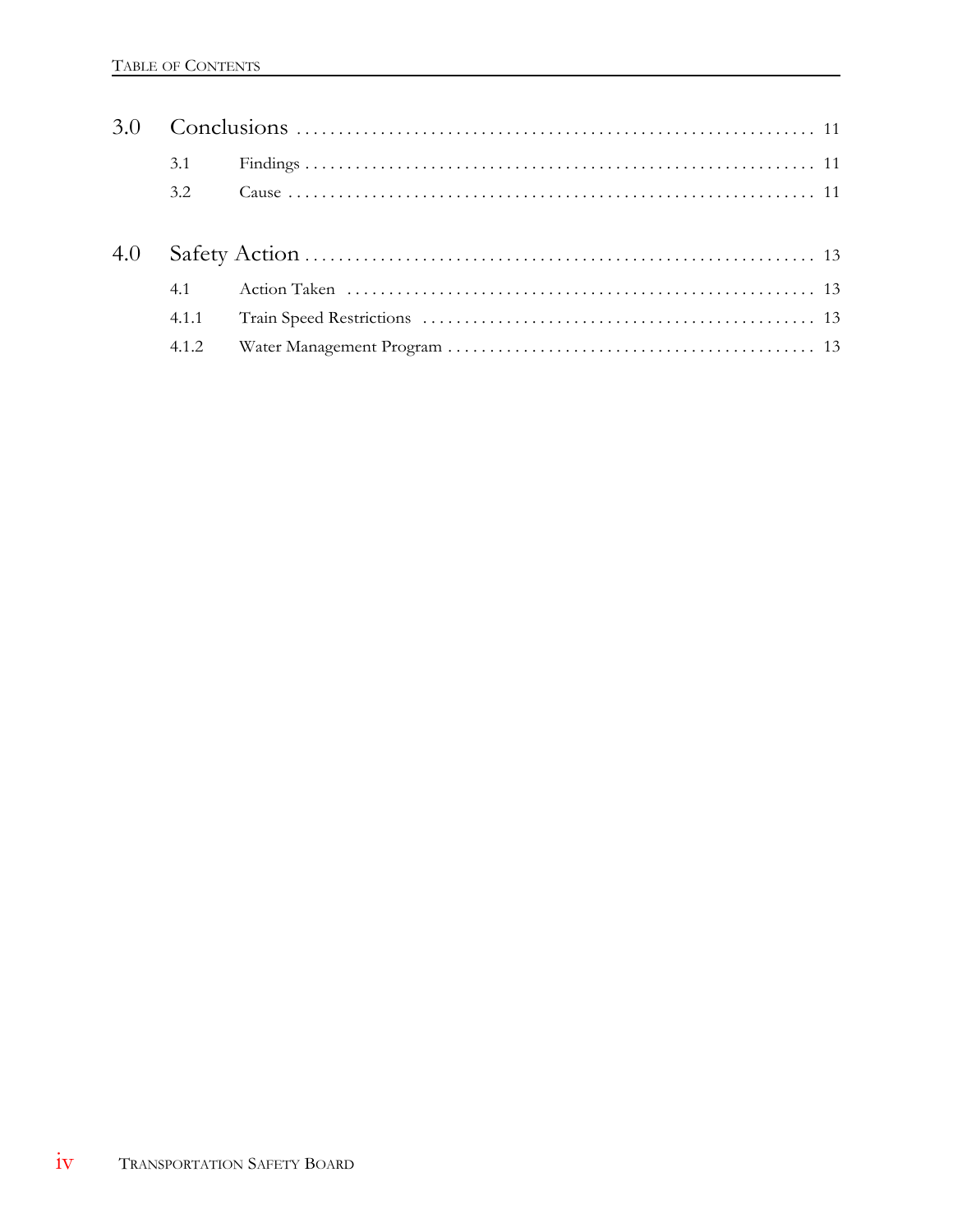# *1.0 Factual Information*

### *1.1 The Accident*

CN North America (CN) train No. 336-KP-24, destined for MacMillan Yard in Toronto, Ontario, departed from Thunder Bay, Ontario, at approximately 0810 eastern daylight time (EDT) on 25 April 1994. Shortly after 1240 EDT, as the train rounded a left-hand curve in the direction of travel just past Orient Bay, Ontario, at Mile 91.0 of the Kinghorn Subdivision, the conductor saw indications of a large washout in the roadbed, about 1,000 feet ahead. He advised the locomotive engineer who made an emergency brake application.

At the time of the brake application, train speed was approximately 34 mph. The train could not be stopped before the depression and the lead locomotive went into the hole at a speed of approximately 26 mph. Fifteen cars on the head end derailed in a space of about 400 feet, some coming to rest on top of the locomotives.

Nearby residents heard the crash and, after notifying the railway company and the police, proceeded to the scene to render assistance. The locomotive engineer freed himself from the wreckage and pulled the assistant conductor from between the second locomotive and a car. The conductor was trapped in the operating compartment of the lead locomotive and was freed by first responders. The crew was airlifted to Thunder Bay for medical treatment.

### *1.2 Injuries*

The assistant conductor and the conductor sustained serious injuries. The locomotive engineer received minor injuries.

### *1.3 Damage to Equipment*

Fourteen cars and two locomotives were destroyed. The 15th car was slightly damaged.

### *1.4 Other Damage*

Approximately 500 feet of track was destroyed. Also, some rolls of paper fell onto the right-of-way and the ice on Lake Nipigon and, as a result, were damaged.

About 1,500 gallons of diesel fuel leaked from the locomotives into Lake Nipigon. The spill was contained by staff of the Ontario Ministry of Environment and most of the diesel fuel was recovered.

### *1.5 Personnel Information*

The train crew consisted of a conductor and a locomotive engineer, both of whom were positioned in the lead locomotive, and an assistant conductor who was in the second locomotive. All crew members were qualified for their respective positions and met fitness and rest standards established to ensure the safe operation of trains.

### *1.6 Train Information*

The train included 2 locomotives, 79 loaded and 8 empty cars. It weighed approximately 8,421 tons and was 5,051 feet in length.

### *1.7 Particulars of the Track*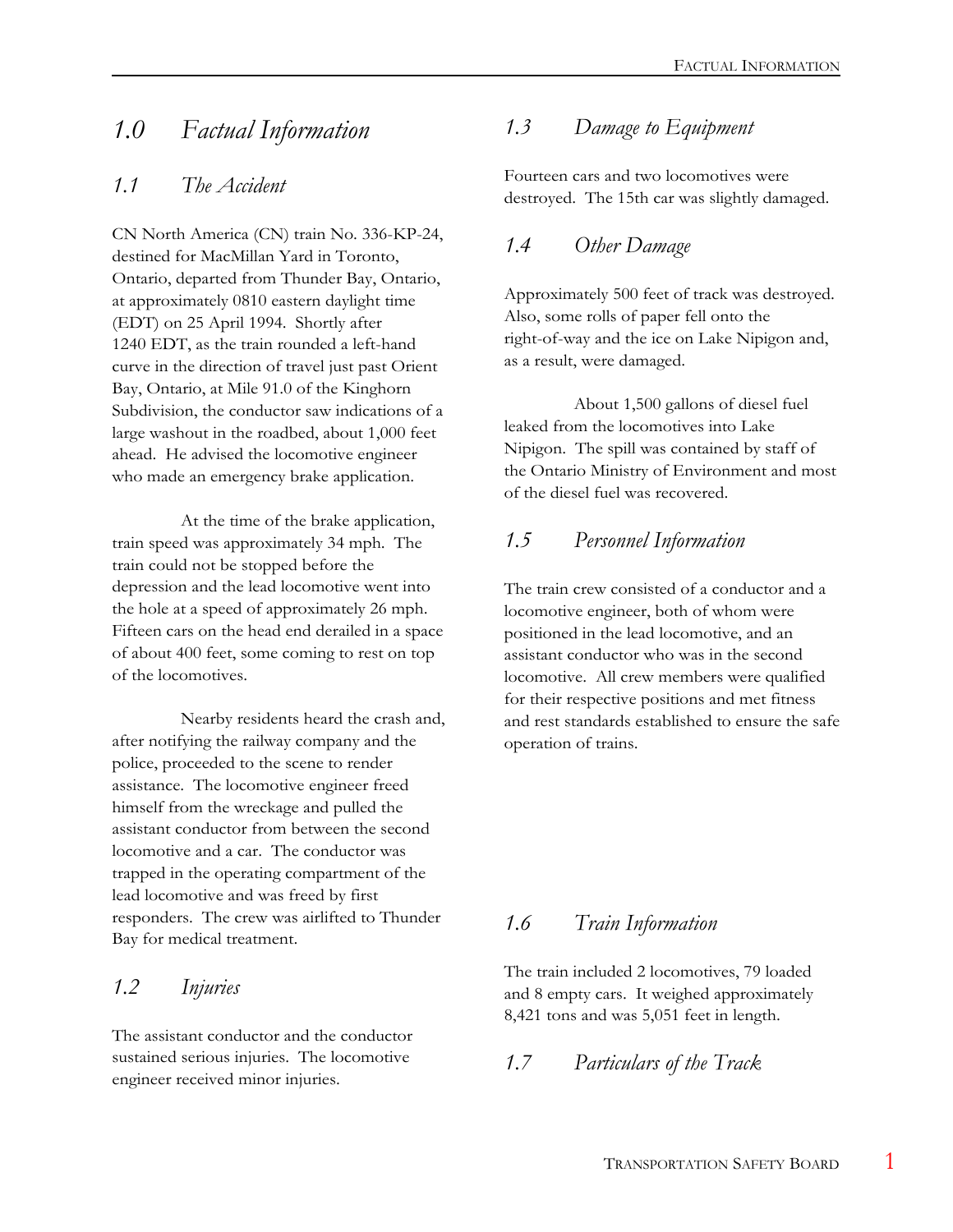The Kinghorn Subdivision stretches from Longlac Junction (Mile 0.0) near Longlac, Ontario, to Current Junction (Mile 195.5), Current River, Ontario, and was opened for traffic in 1915.

The track consisted of 39-foot jointed 100-pound rail rolled and laid in 1952. The ties were softwood installed about 3,040 per mile with rail anchors spaced at an average of 12 to 14 per rail. There were four spikes per tie with double-shouldered tie plates. Ballast was crushed rock, renewed in 1982. The track condition in the derailment area was good. The authorized maximum train speed in the area of the accident was 35 mph.

### *1.8 Occurrence Site Information*

The derailment occurred on a section of track which runs parallel and in proximity to the eastern shoreline of Lake Nipigon. At this location, the railway track is essentially orientated in a north/south direction. The soil slopes above the track to the east were steep. The roadbed had been constructed on 18-inch ballast over in situ silty deposits.

The track was approximately 25 feet above the lake surface. Large rocks were located at the base of the roadbed to minimize erosion from the lake wave action and to assist in maintaining a stable slope.

A large amount of subgrade material had been displaced both to the south and west into Lake Nipigon. This displacement of material had created a large cavernous depression measuring about 20 feet wide by 75 feet long by 20 feet deep in the subgrade at the occurrence site. The walls of the cavern were vertical or overhanging and the top boundaries were jagged.

A creek, approximately 75 feet to the north of the depression, drained water from high ground to the east of the track into the lake through a 36-inch-diameter culvert under the roadbed. A drainage ditch of variable depth and width extended along the eastern side of the roadbed both north and south of the depression. At the culvert, the ditch was approximately seven feet below track level. Just south of the depression, the ditch emptied into a large basin, approximately 10 feet deep in places, abutting the east-side roadbed.

At the time of the derailment, a layer of ice was located in the drainage ditch to the north of the depression. The surface of this ice was noted to be above the top of the culvert and approximately one foot below the roadbed surface. This ice was also seen at the area abutting the most northerly extremes of the depression shortly after the occurrence. The ice was of sufficient thickness for a first responder to walk on it while attempting to aid in the removal of one crew member from the cab. It was noticed that water was flowing from the north over the surface of the ice into the depression. In order to stop this flow, a tie was placed over the ice at right angles to the track. The next day, this ice had mostly melted.

The two locomotives were within the depression. The top of the cab of the lead locomotive was slightly below the original level of the track. Most of the 15 derailed cars were turned sideways and five had rolled down the grade on the lake side. Most of the derailed cars had burst open, losing their contents (newsprint).

On the day of the occurrence, water was found to be flowing through the culvert; however, the exposed downstream end of the culvert (west end) exhibited a large plug of ice which occupied approximately 3/4 of the cross-sectional area of the passage. Water was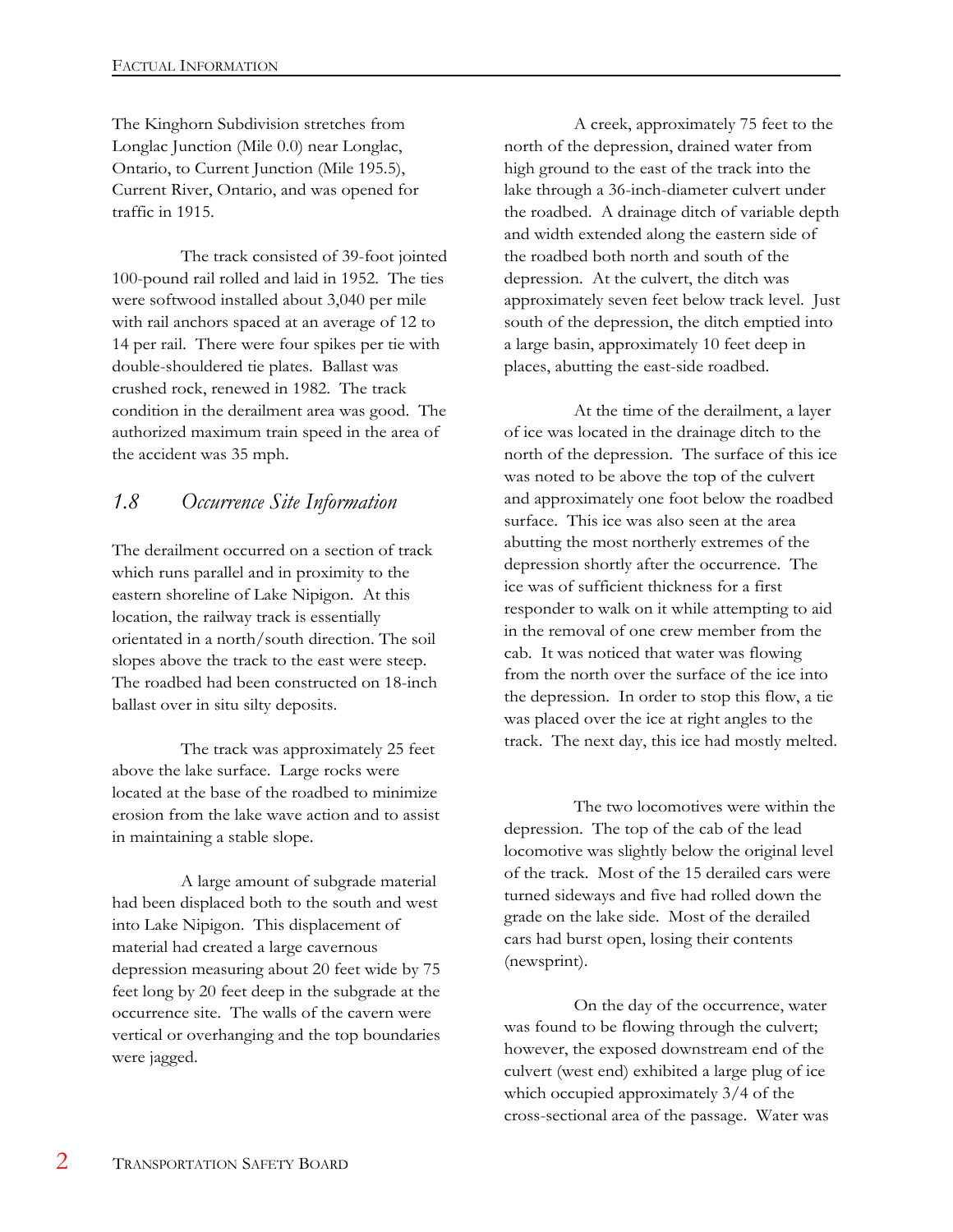flowing through an arc-shaped gap between the bottom of the ice plug and the bottom of the culvert. The water flowed underneath a thick, continuous layer of ice, down the slope into Lake Nipigon. The surface of the lake adjacent to the shore at this location was frozen.

CN officials indicated that this area above the depression had not historically been known to exhibit track subsidence or other problems related to poor subgrade; however, in the area to the north of the depression and above the culvert, the track had been recently shimmed and the rails were laterally supported due to subsidence of the roadbed.

When viewed from directly above, the depression resembled a large, curved trench which diagonally crossed the railway track in a general northeast to southwest direction. The trench-like feature was closed at the northeast end and open at the southwest end. In top view, the northeast end of the trench was relatively pointed towards the ditch which led to the culvert and stream.

In side view, the northern end of the trench exhibited a cave-like undercut, extending out underneath the track. The trench gradually dropped in elevation and widened as it was traversed from the northeast end towards the open southwest end. The southwest end opened up onto Lake Nipigon.

Subgrade material had flowed in a fluid-like manner along the length of the trench, out onto the frozen surface of the lake. The general shape of the deposits resembled a fan which was about 25 metres by 75 metres in size and about 2 metres deep near the depression. The saturated subgrade material appeared to have been released suddenly but may also have partly been propelled onto the

ice by the rapid compression of the locomotives falling into the depression.

Water flowing over the fan of slumped material after the occurrence had left a number of small rivulets in an east to west direction and then lay on the surface of the ice about the fan.

To the south of the depression and opposite the 10-foot-deep basin east of the track, the westerly subgrade slope had given way and surface material had slumped towards the lake. The slope material in this area was found to be very loose and water-saturated and gave under foot the day after the occurrence.

### *1.9 Method of Train Control*

Train movements on the Kinghorn Subdivision are governed by the Occupancy Control System (OCS) authorized by the Canadian Rail Operating Rules and supervised by a rail traffic controller (RTC) located in Winnipeg, Manitoba.

### *1.10 Weather*

The temperature was approximately eight degrees Celsius, and there was no wind or precipitation.

A review of meteorological records for the area revealed that, from 06 April 1994 to 28 April 1994, daytime high temperatures were at a low of two degrees Celsius and nighttime low temperatures were all below the freezing point. The four days before the accident, the maximum daytime temperatures averaged 10.8 degrees Celsius and the nighttime low averaged minus 5 degrees Celsius.

The snow cover in the region was below seasonal averages, ranging from 10 to 20 centimetres in mid-April. Ten and one half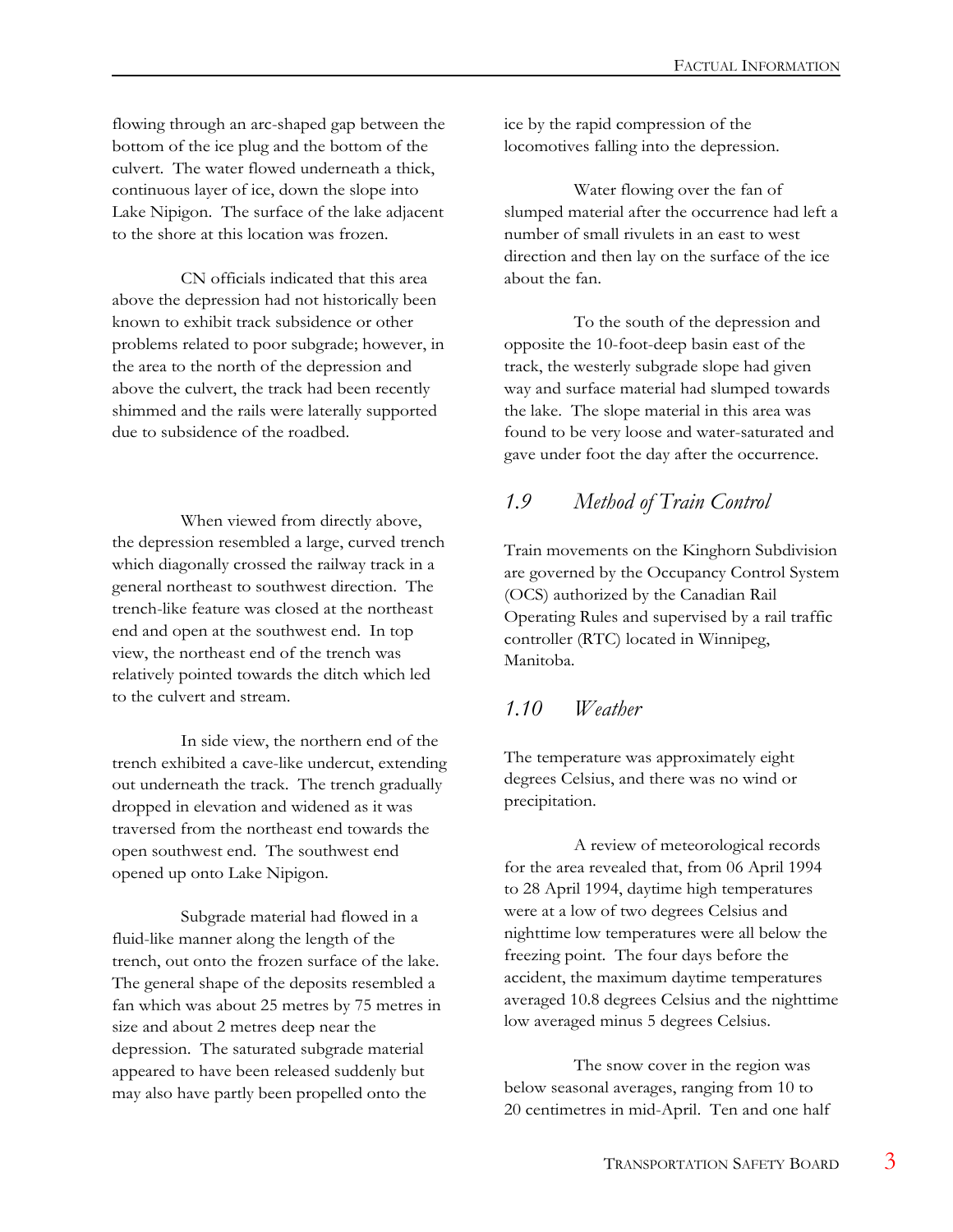centimetres of fresh snow was recorded on 16 April 1994 and one millimetre of rainfall was experienced on 23 April 1994.

### *1.11 Recorded Information*

The event recorder data revealed that seven seconds elapsed from the time the train brakes were placed in emergency (at approximately 34 mph) until the locomotives stopped suddenly, while still travelling at about 26 mph.

Monitored train operating systems were functioning as intended.

### *1.12 Local Geology and Water Flow*

#### *1.12.1 General Observations*

The derailment site was in an area of varied glaciolacustrine silts and clays formed during the deglaciation of the area and showed some disturbance due to slumping which occurred at the time of deposition.

The area from Mile 89.5 to Mile 91.0 was known to have local cave-ins and collapse with sporadic rockfall and the development of talus slopes. Features local to the occurrence site were fresh-looking bank slips that approach the railway grade, conical-shaped collapse holes and differentially settled, deformed and faulted clay bands.

The size and composition of the deposit at Mile 89.7 were such that water could move within it at a rate of about three feet in 10 days. The material that originally formed the depression and that flowed onto the lake surface, in a fan-like deposit, was watersaturated and highly fluid.

When the most northerly locomotive was removed from the depression, water was seen welling up through the "soup-like" mud at the bottom of that depression. The surface of that mud was estimated to be slightly above lake level. The depth of the mud is not known but it was more than a few inches. The length of time this water was flowing before the occurrence, or even if it was flowing before the occurrence, is not known. The source of that water is also unknown. The description of the water flowing through the mud is consistent with the movement of water under low head or pressure.

#### *1.12.2 TSB Engineering Laboratory (LP64/94)*

A soils expert from the Geological Survey of Canada, working with the TSB Engineering Laboratory, surveyed the accident scene. He determined that the geometry of the depression and deposits on the ice on Lake Nipigon suggested that the slumping of the subgrade was because of piping (also known as seepage or caving erosion). Piping was observed to be active at the site at the northern limit of the depression. The orientation of the depression indicated that water may have been diverted from a gully 75 feet to the north. Egress of water to Lake Nipigon is thought to have been prevented by the frozen ground. Because of the western exposure of the breached segment of the embankment, it is likely that the rate and magnitude of thaw of the frozen ground were greater at that location, thus allowing piping to take place. Evidence suggesting that the slumping was due to piping includes:

- a) the fan-shaped deposits on the ice of frozen Lake Nipigon, indicative of the fact that the silt was deposited by a flow process;
- b) the sharp, jagged boundaries of the depression;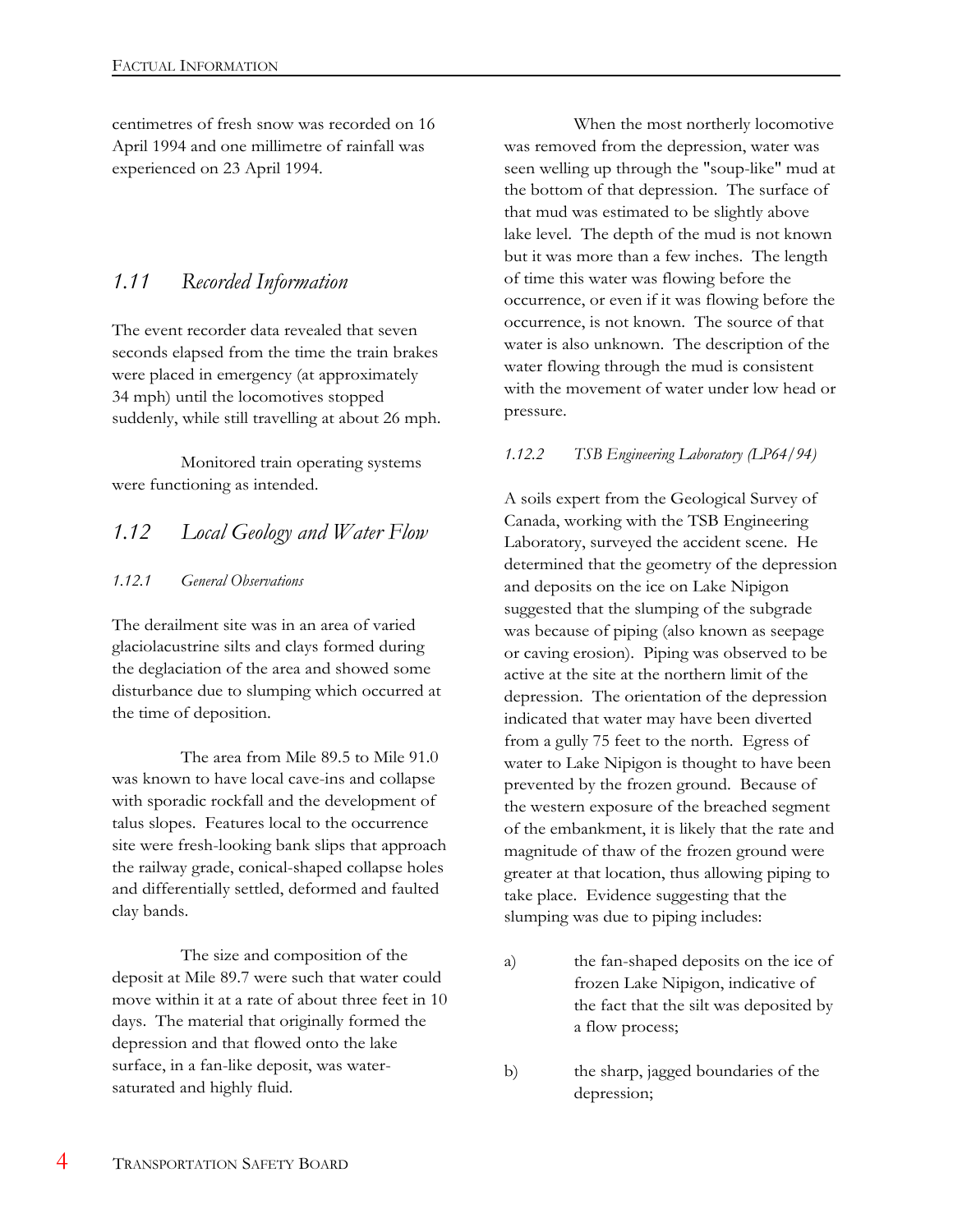- c) the steep overhanging walls of the depression;
- d) the elongated shape of the depression; and
- e) the observation of piping at the site.

*1.12.3 CN Geological Experts*

CN geological experts suggest that the features indicative of the type and mechanism of the track bed failure are:

- 1) the non-plastic calcareous lacustrine silt bluff with clay bands and fine sand seams at and above the occurrence site;
- 2) a deep conical-shaped cave-in hole behind that bluff connected to a collapsed "blind" gully;
- 3) two gutter-like "sag" depressions overlying what are interpreted to be either open joints or stress-relief fissures oriented roughly parallel to the bluff;
- 4) the collapse phenomenon at the occurrence site is related to leaching of fine carbonate, mechanical removal of silt and fine sand particles and hydrocompaction from wetting;
- 5) as piping and hydrocompaction in the occurrence area are natural geological processes that have been going on for several thousand years, there had to be some extraordinary failureinitiating and triggering factor; and
- 6) the triggering factor must have been the increased ground-water flow in collapsible non-plastic to very slightly cohesive silty lacustrine sediment --

possibly enlarging or re-opening a pre-existing cavity or conduit, or creating sudden hydrocompaction and densification or an open, porous, and collapse-prone silty soil material.

The same geologists suggest that the triggering factor was extraordinary water infiltration possibly with restricted water escape due to frozen surface conditions and that the source of the water that precipitated the failure is speculative but could be:

- 1) artesian ground water under the subgrade;
- 2) increased surface run-off and infiltration of spring snowmelt over the entire surface of the lacustrine silt, including temporary ponding of run-off water in the bottom of a "blind" gully and possibly the connecting cave-in hole above the silt bluff; and
- 3) the migration of spring run-off water in the nearby creek into stress-relief fissures and joints immediately behind and parallel to the silt bluff.

Another possible factor was seen to be intermittent vibration (due to train traffic) of the loose, porous silt over a cavity created by past water migration through that material with a subsequent collapse of that cavity. There was, however, no hard evidence of such a cavity having existed.

### *1.13 Other Information*

#### *1.13.1 Other Train Crew Observations*

Crew members of a southward train which passed through the area on 23 April 1994 noted that there appeared to be more water than usual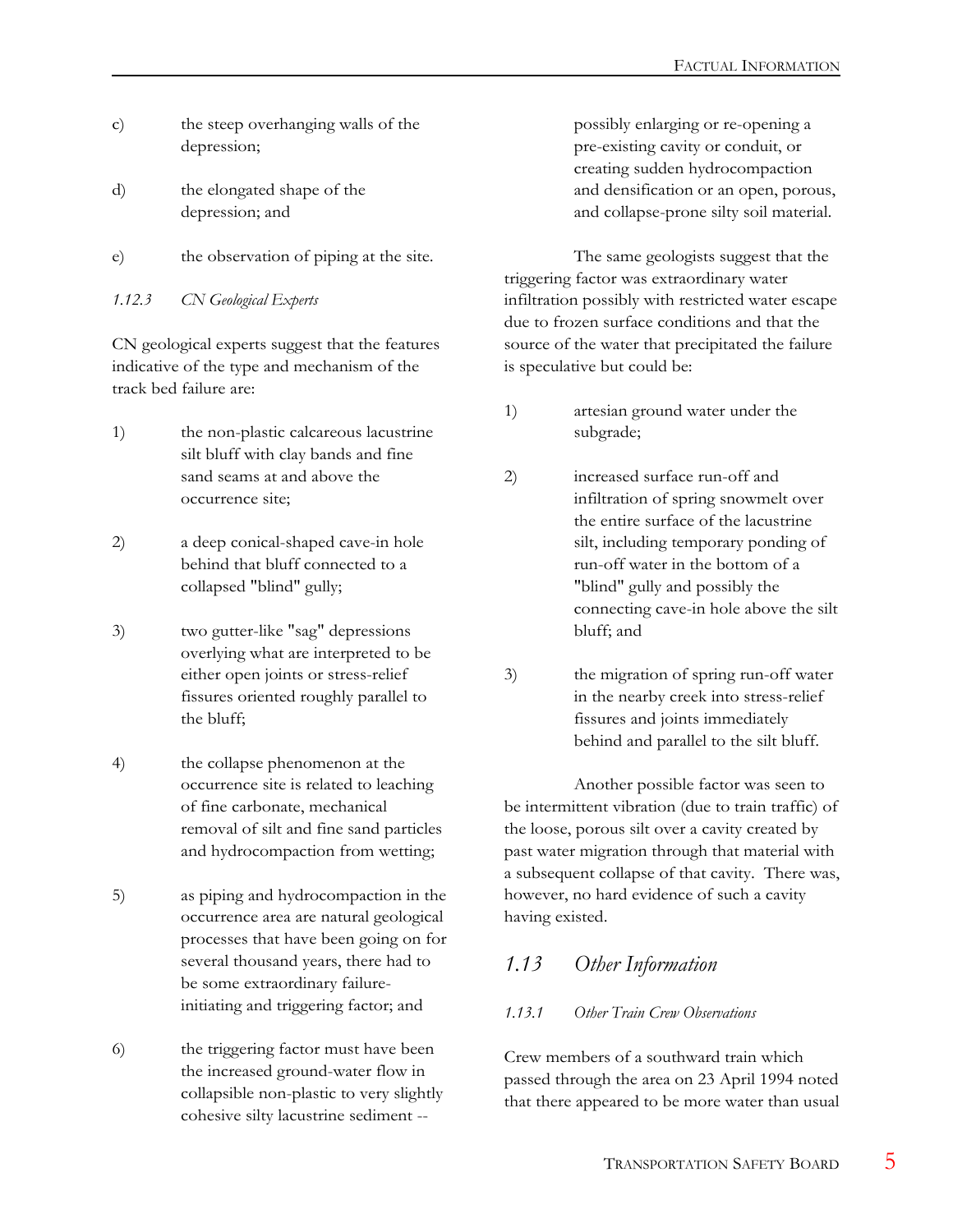on the east side of the track, but all seemed well and no soft track was noted. They did not interpret this condition as abnormal and made no report.

#### *1.13.2 Culvert Inspections*

A review of track inspection logs for the subdivision revealed that, on the period from 22 March 1994 to 25 April 1994, 11 culverts were found to be blocked and were cleared by maintenance-of-way forces.

The practice is to use a steam generator to make holes in the ice of a blocked culvert until water flows. If there is a flow of water through a culvert at inspection, no action is taken, irrespective of how low the flow rate.

#### *1.13.3 Similar Accidents*

#### *1.13.3.1 CN Caramat Subdivision*

In July 1992, a CN freight train encountered a collapsed subgrade at Mile 135.0 of the Caramat Subdivision near Nakina, Ontario. The train travelled onto the suspended portion of track and fell into a pond. Two crew members were killed and a third sustained serious injuries. The track bed failure was caused by a sudden draw down of water in the pond from a breached beaver dam. The roadbed had been built on a base of silt and peat at the turn of the century.

In July 1993, the Board recommended that the Department of Transport institute a collaborative program to identify other potential locations of incipient failure where main track has been laid over weak sediments or where waters adjacent to main track may be subject to rapid draw down (R93-04), and that restricted speeds be imposed for trains traversing those sites identified as most vulnerable to failure caused by draw down of adjacent waters (R93-05).

The Board also recommended that corrective measures be identified and implemented to increase soil stability with an acceptable factor of safety at those locations identified as being vulnerable to terrain slump (R93-06), and that the adequacy of current roadbed design criteria for laying roadbed over peat, silt, or other weak sediments be reviewed (R93-07).

Although the collapse of the roadbed on the Kinghorn Subdivision is not of an identical type as that on the Caramat Subdivision, the underlying cause (i.e., a railway built on weak sediments) was the same in both instances.

CN has undertaken certain corrective measures to alleviate the problem of beaver activity near rights-of-way, but little has apparently been accomplished, industry-wide, in response to soil weakness identification, bank stabilization or warning systems development.

In reaction to Board recommendation R93-07 concerning the design criteria for roadbed construction, the Minister of Transport has advised that future design and construction will be carried out in accordance with applicable engineering standards. However, there has been no indication that engineering standards have been improved or that they will be reassessed and found to be adequate for modern equipment and speeds.

#### *1.13.3.2 CN Saint-Maurice Subdivision*

In April 1993, a VIA Rail Inc. passenger train fell into a large gap in the roadbed after snowmelt run-off from a hillside backed up behind a frozen culvert and eroded the subgrade. Five members of the train crew and seven passengers were injured. In reaction to this accident, CN developed a "Spring Check List", issued system-wide on 14 March 1994,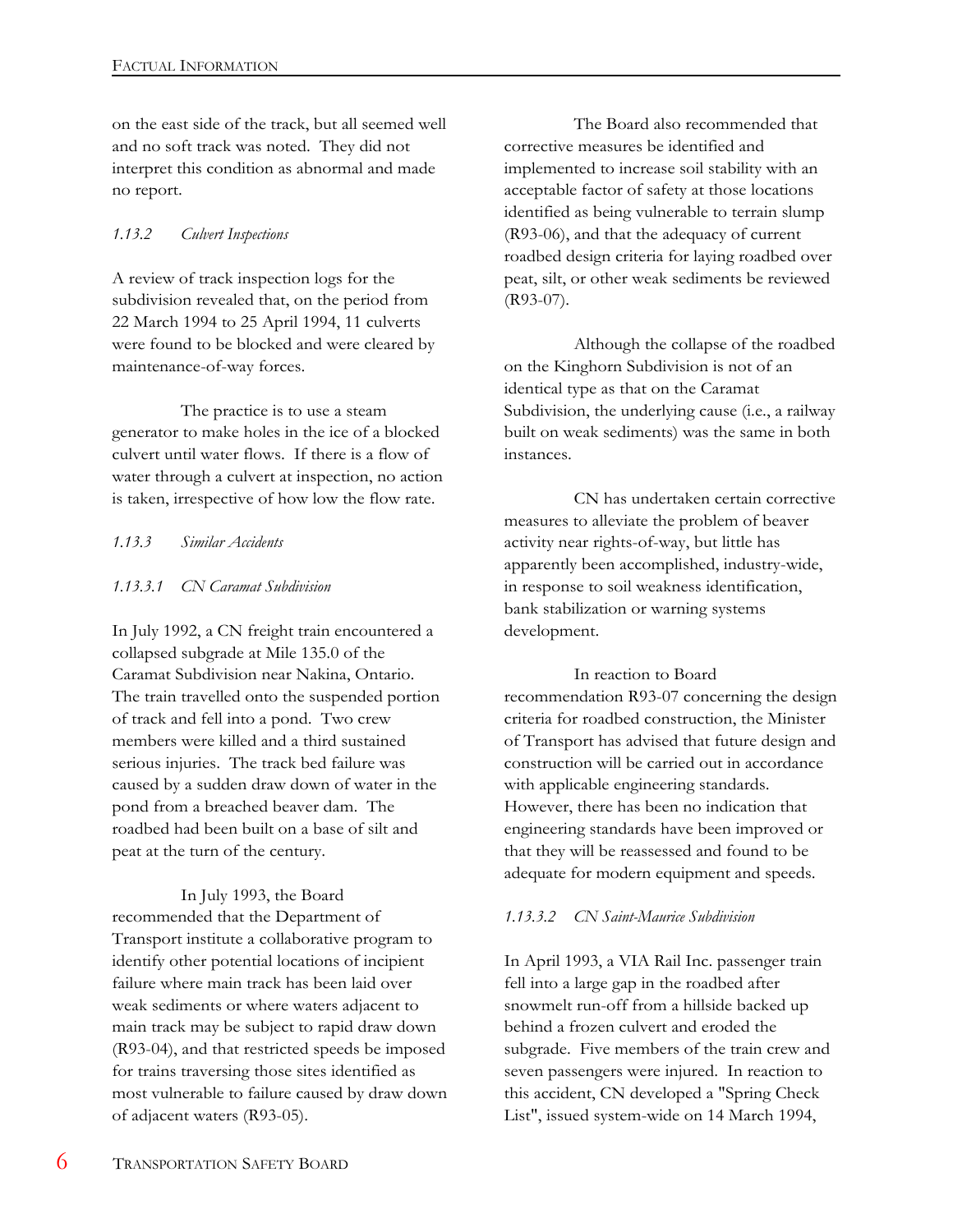which among other requirements alerted both operating crews and maintenance-of-way forces to the need to:

- ensure that culverts are inspected for ice or debris before spring run-off; and
- watch for changing water levels, soft spots and potential slide areas and report promptly to the RTC.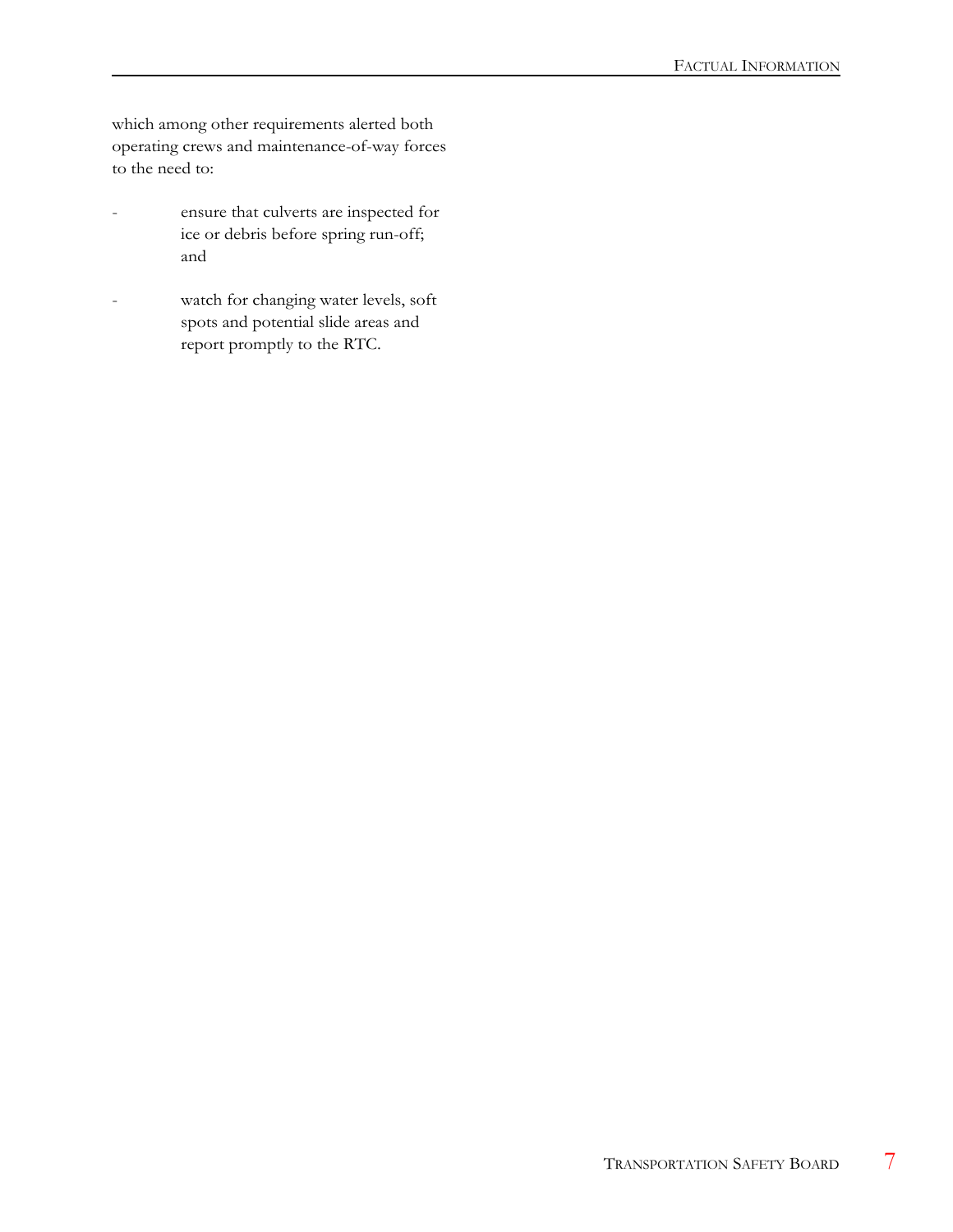# *2.0 Analysis*

#### *2.1 Introduction*

The train was operated in accordance with company procedures and government safety standards. There was no indication that train handling was a causal factor and no evidence of equipment or rail defects were discovered. The crew could not bring the train to a stop before the cavernous depression in the track subgrade.

This analysis will therefore focus on the factors related to the creation of the cavernous depression below the track that resulted in the occurrence.

### *2.2 Consideration of the Facts*

#### *2.2.1 The Roadbed Collapse*

The subgrade was part of a patchy distribution of glaciolacustrine silts and clays which are prone to slumping when saturated with water. The subgrade in the area of the depression was saturated with water before collapse onto the lake ice.

The area was experiencing spring-time snowmelt conditions and, although the snow cover was less than average, the daytime temperatures in the days before the accident were quite high.

A significant snowfall had also been experienced on 16 April 1994, which would have added to the run-off.

The nighttime below freezing temperatures were conducive to reduced runoff and increased freezing which in turn was conducive to the ice-plugging of culverts. Whether the culvert was blocked completely shortly before the occurrence is not known.

However, as the culvert was 3/4 blocked shortly after the occurrence, it is a possibility.

The ice in the culvert to the north of the occurrence site was over the culvert inlet top and within one foot of the track level. It is clear that, at one time shortly before the occurrence, considerable water had accumulated in the ditch. The source of this water was mainly the stream to the north and east of the occurrence site flowing to the culvert. It is possible that water levels had never before reached to within one foot of the track in this area.

The water build-up in the ditch would only have been because the culvert was not capable of removing the water from the stream and the ditch. Such a build-up would have occurred if the culvert was blocked, but could have occurred even if there had been water flowing at a reduced rate through a partially blocked culvert.

The water in the ditch could have infiltrated the subgrade and may have resulted in an underground flow of water towards the main depression area, as is indicated as well by the geometry of the most northerly area of the depression. In addition, such water could have served to saturate the subgrade. In this respect, the recent track shimming above the culvert was a result of a softening of the subgrade about the culvert likely due to the infiltration of water from the ditch.

Given the elevation of the ice in the ditch, and that it would have been the elevation of water in the ditch at one time, that water may have migrated to the area to the south of the depression, a basin relatively large in area and depth. Surface water may have also entered this area from higher elevations to the east. There was no culvert to drain the water across the subgrade to the lake. At that point, the head of water would have been in excess of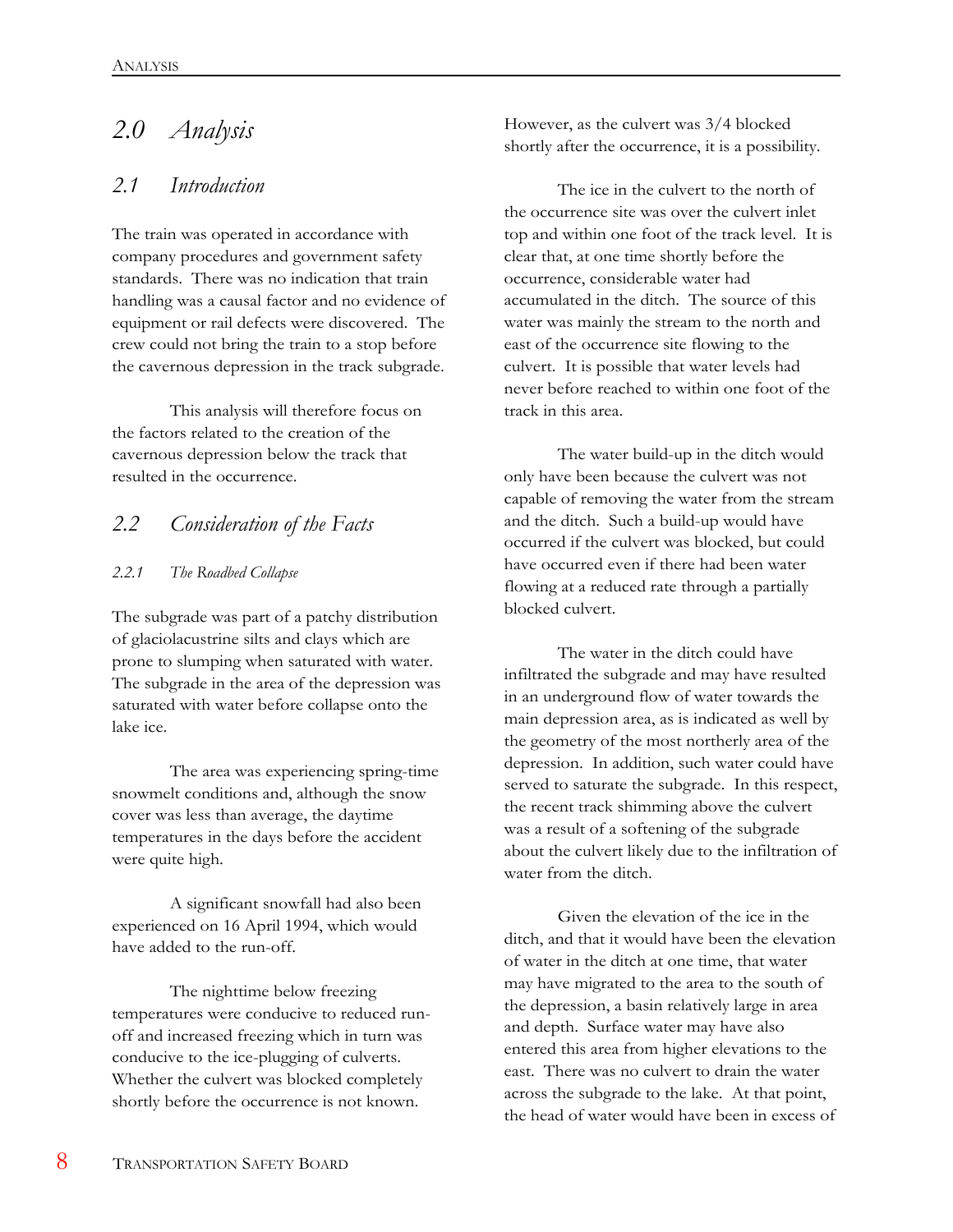10 feet. This could have also been a source of water that infiltrated the subgrade in the area of the main body of the depression.

Certainly, the collapse of surface material on the lake-side of the track, across from this catch basin, indicated that the subgrade abutting the catch basin was watersaturated.

Due to its western exposure, the western surface of the subgrade thawed quicker than the surrounding terrain. The localized thawing of the subgrade surface reduced its ability to withstand the pressure of the increasing height of subgrade that was watersaturated to the point where the fluidized subgrade flowed onto the surface of the lake.

#### *2.2.2 Culvert Blockage*

This accident has shown that, notwithstanding culvert surveillance as exercised by maintenance-of-way personnel on this subdivision and the emphasis of the requirement by railway management, blocked culverts can and do present on ongoing safety concern. The complete or even partial ice blockage of culverts can be followed by a buildup of water that can infiltrate certain types of subgrade rendering that subgrade unstable. It is also clear that wide daytime and nighttime temperature differentials can lead to conditions where the potential for such ice blockage is high.

#### *2.2.3 Soil Conditions*

Railway roadbeds constructed on clay and silt deposits before modern engineering requirements and techniques, in areas of actual or possible water-saturation conditions, present a potential safety risk to train operation. Constant monitoring of changes in site conditions and immediate reaction by railway personnel are required.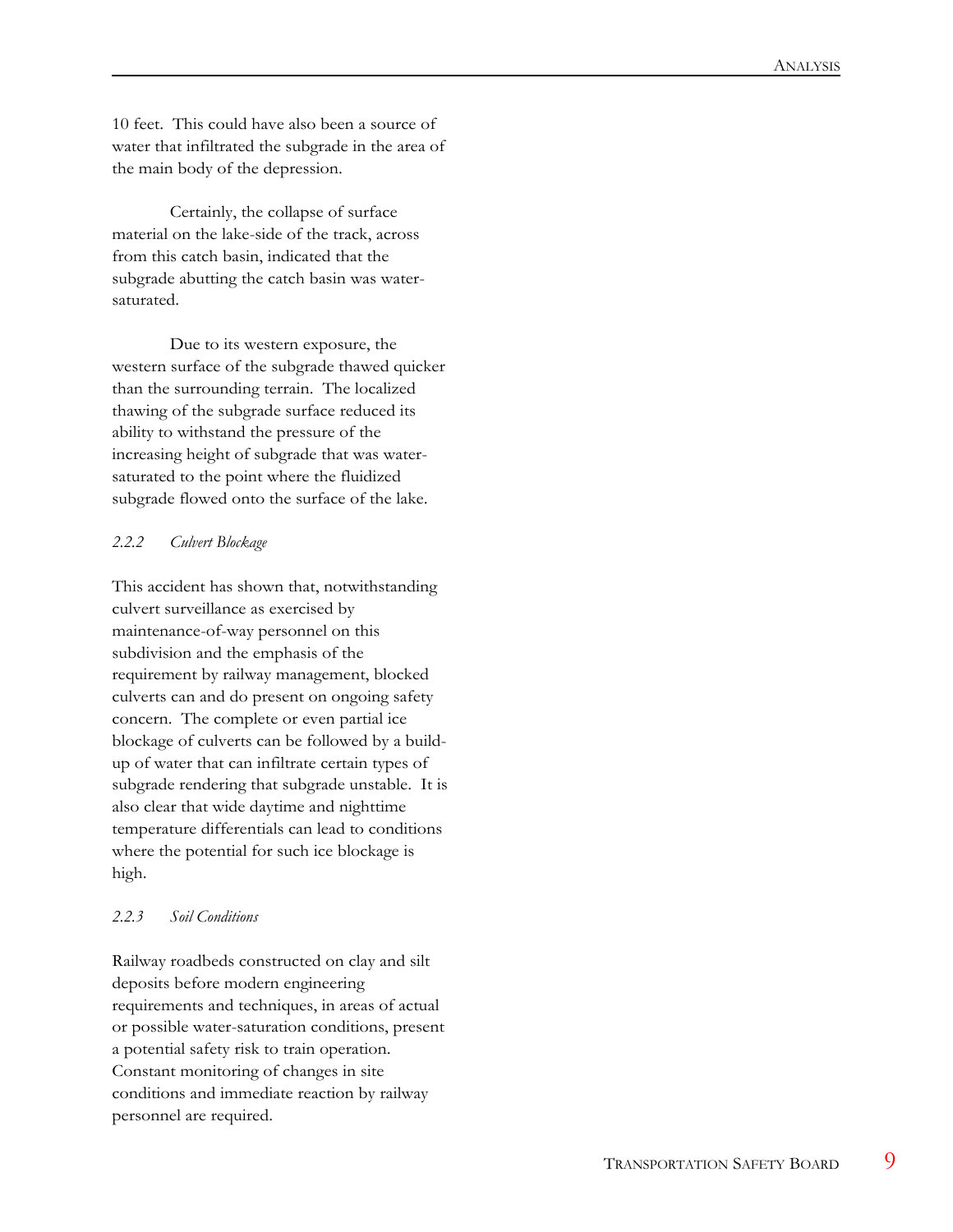# *3.0 Conclusions*

### *3.1 Findings*

- 1. The train was operated in compliance with company procedures and government safety standards, and roadbed and track inspections were carried out as required.
- 2. Mild daytime temperatures followed by below freezing nighttime conditions resulted in the culvert north of the derailment site becoming partially blocked with ice.
- 3. The partially blocked culvert restricted the flow of the meltwater and resulted in the diversion and build-up of water, subgrade saturation to levels not previously experienced at this location, piping and the sudden displacement of the roadbed.
- 4. The roadbed had been constructed on glaciolacustrine silt and clay deposits which become unstable when saturated by water.
- 5. Current practices with respect to inspecting culverts do not take into account that, in certain circumstances, the flowing of water through a partially blocked culvert does not mean that water is adequately drained from about the subgrade.

### *3.2 Cause*

Water infiltration of the subgrade of glaciolacustrine silts and clays resulted in the subgrade becoming saturated to a higher

elevation than previously experienced and, as a result, it became unstable and slumped, leaving a large depression under the track. The water that infiltrated the subgrade originated from a build-up caused by a partially blocked culvert and possibly from underground low-pressure sources.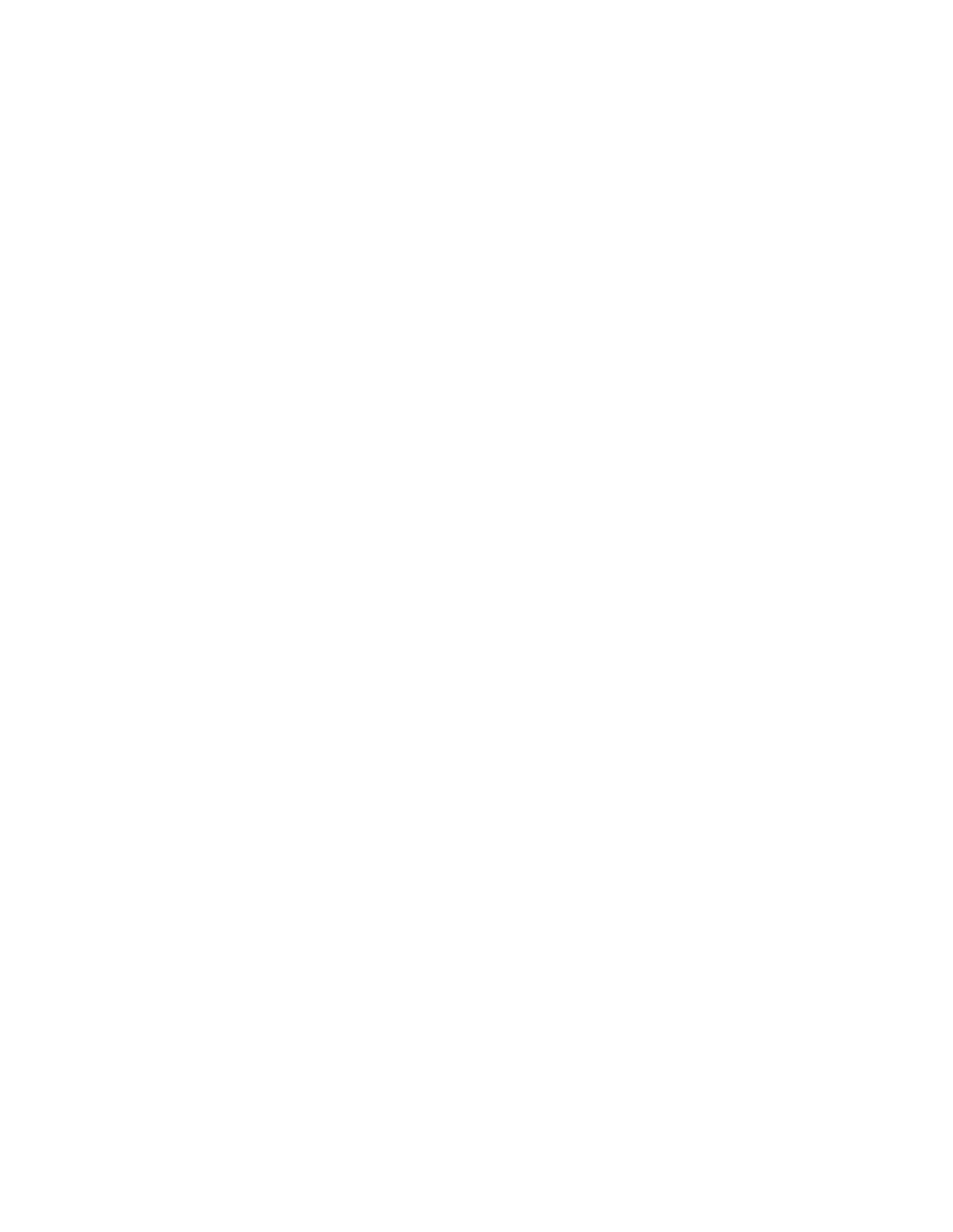# *4.0 Safety Action*

### *4.1 Action Taken*

#### *4.1.1 Train Speed Restrictions*

CN has identified certain areas that present a potential threat for land and rock slides during spring run-off on the Kinghorn Subdivision. A train speed restriction of 10 mph will be in effect at these locations during spring run-off.

#### *4.1.2 Water Management Program*

A video about abnormal water conditions and effective interdepartmental communication of drainage problems and posters are now used as part of an awareness campaign for track maintenance employees, local supervisors, rail traffic controllers and train crews. CN is also developing a technical manual and a training video that will cover such topics as natural drainage systems, the composition of the roadbed, the unplugging of blocked culverts, nuisance beaver removal, the correct way to dismantle dams, and the controlled handling of water.

*This report concludes the Transportation Safety Board's investigation into this occurrence. Consequently, the Board, consisting of Chairperson, John W. Stants, and members Zita Brunet and Hugh MacNeil, authorized the release of this report on 20 April 1995.*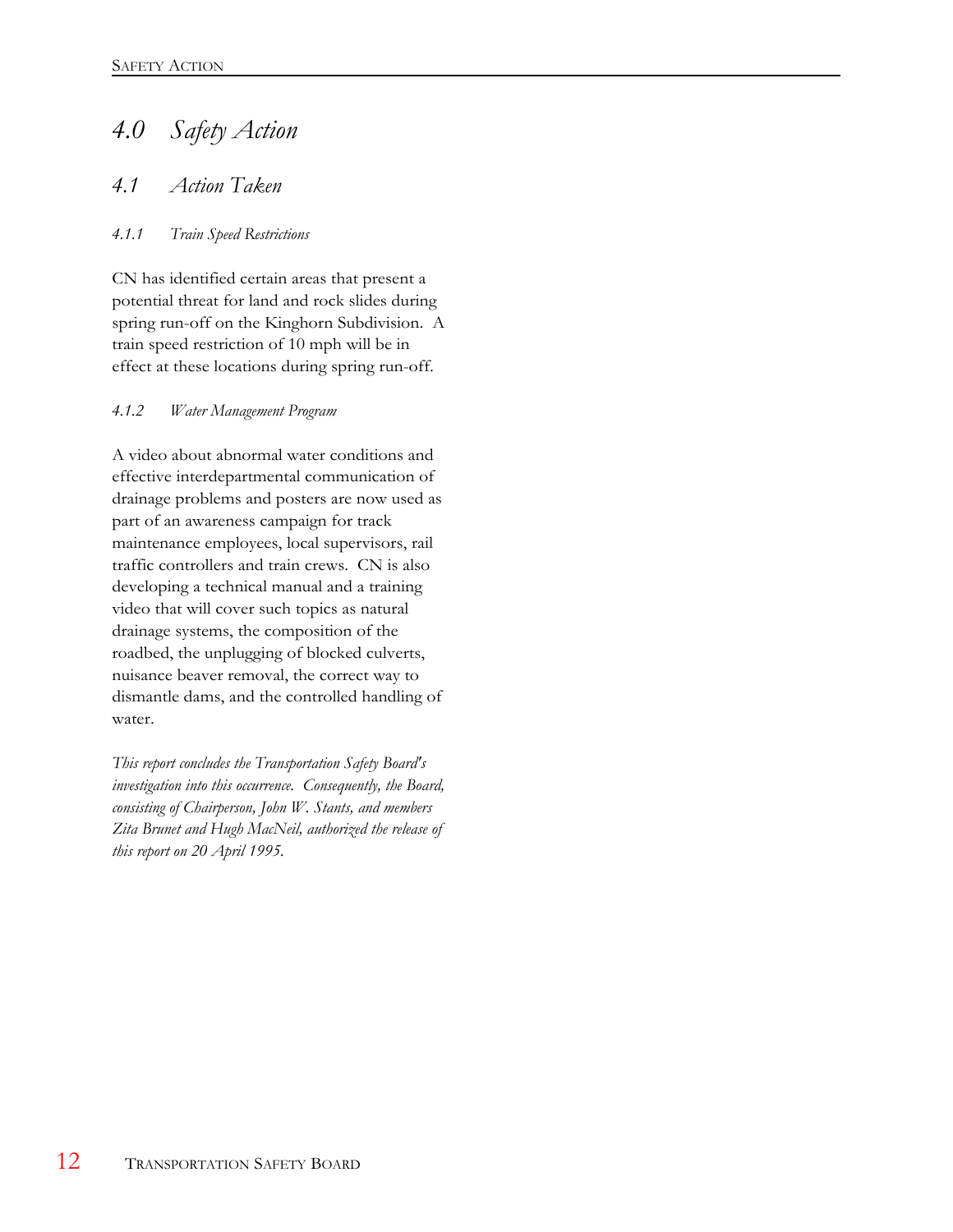**TSB OFFICES**